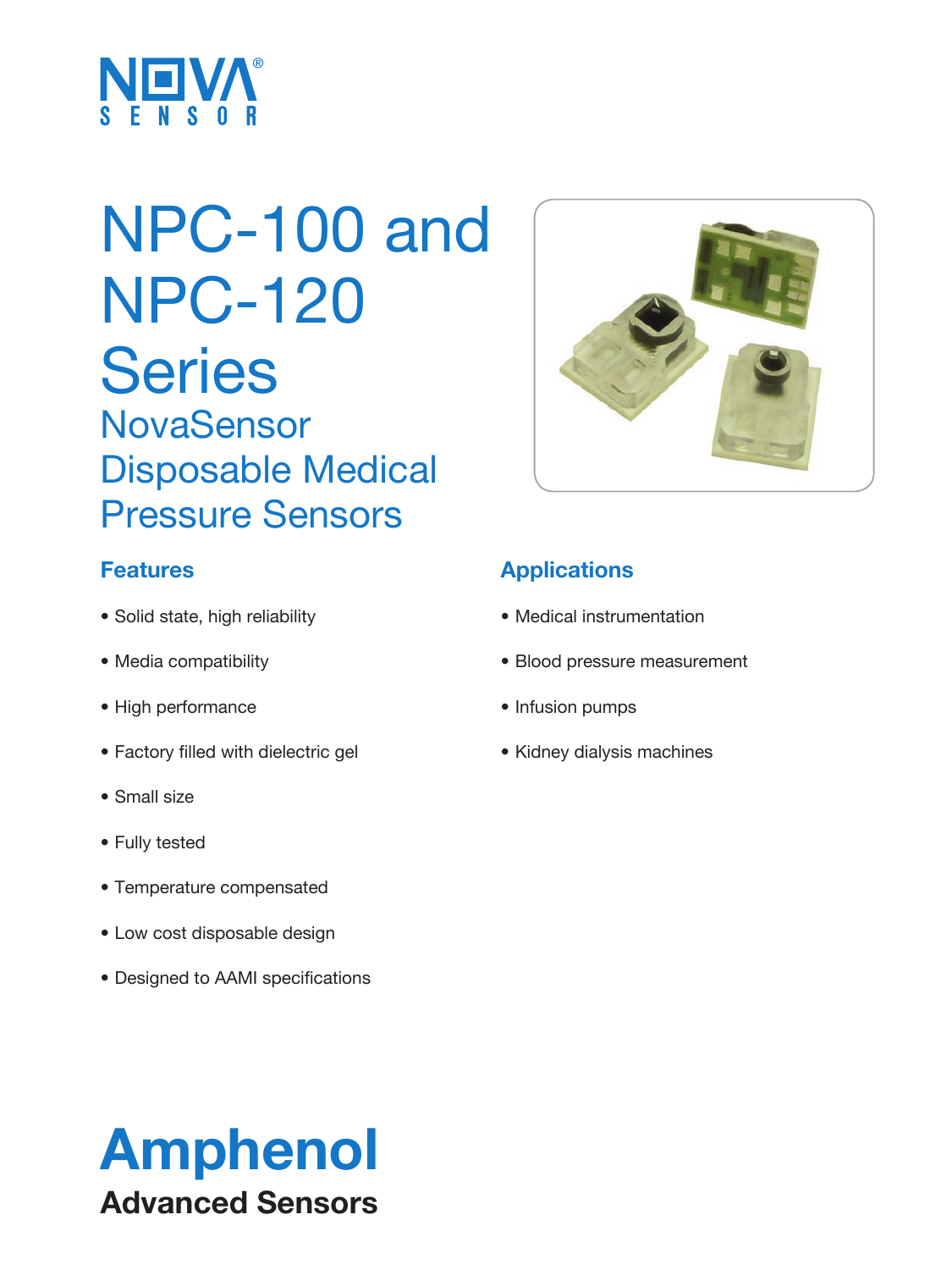# NPC-100 and NPC-120 Series Specifications

The NovaSensor NPC-100 and NPC-120 Series pressure sensor are specifically designed for use in disposable medical applications. The devices are compensated and calibrated per the Association for the Advancement of Medical Instrumentation (AAMI) guidelines for industry acceptability. The sensors integrate a high-performance, pressure sensor die with temperature compensation circuitry and gel protection in a small, low-cost package.

The NPC-100 and NPC-120 Series are manufactured in a class 1000 clean-room to minimize possible sources of contamination. A specially designed silicon micromachined sensing element is used to meet or exceed all industry requirements while minimizing assembly and test cost for maximum customer value. Thick-film laser-trimming is employed for final compensation and calibration. Sensitivity is maintained to ±1% and linearity is better than 1% in the physiological operating pressure range.

The NPC-100 and NPC-120 Series are batchmanufactured in ceramic plate form and shipped as an intact array or in Tape and Reel for easy customer automation. This assembly method draws from wellestablished manufacturing techniques used in the electronics industry in order to produce a quality, high volume product.



*NPC-100 Series pressure sensor port interface*



*NPC-120 Series pressure sensor port interface*

| <b>Parameter</b>                                 | <b>Value</b>                       | <b>Units</b>   | <b>Notes</b>            |                |              |  |  |  |  |
|--------------------------------------------------|------------------------------------|----------------|-------------------------|----------------|--------------|--|--|--|--|
| General                                          |                                    |                |                         |                |              |  |  |  |  |
| Pressure Ranges                                  | $-50$ to $300$                     | mmHg           | $-0.97$ psi to 5.8 psi  |                |              |  |  |  |  |
| Overpressure                                     | 125                                | psi            | minimum                 |                |              |  |  |  |  |
| Electrical @ 72°F (22°C) Unless Otherwise Stated |                                    |                |                         |                |              |  |  |  |  |
| Input Excitation                                 | $1$ to $10$                        | <b>VDC</b>     | Calibrated for 6 VDC    |                |              |  |  |  |  |
| Dielectric Breakdown                             | 10.000                             | <b>VDC</b>     | 5                       |                |              |  |  |  |  |
| <b>Risk Current</b>                              | 2                                  | μA             | Maximum (per AAMI), 5   |                |              |  |  |  |  |
| Input Impedance                                  | 1800 to 3300                       | Ω              |                         |                |              |  |  |  |  |
| Output Impedance                                 | 285 to 315                         | Ω              |                         |                |              |  |  |  |  |
| Environmental                                    |                                    |                |                         |                |              |  |  |  |  |
| Temperature                                      |                                    |                |                         |                |              |  |  |  |  |
| Compensated                                      | 15°C to 40°C                       | °C             | (59° to 104°F)          |                |              |  |  |  |  |
| Operating                                        | 15°C to 40°C                       | °C             | (59° to 104°F)          |                |              |  |  |  |  |
| Storage                                          | $-25^{\circ}$ C to 70 $^{\circ}$ C | °C             | (-13° to 158°F)         |                |              |  |  |  |  |
| Humidity                                         | 10 to 90                           | %              |                         |                |              |  |  |  |  |
| <b>Light Sensitivity</b>                         | 1                                  | mmHg           | maximum (per AAMI BP22) |                |              |  |  |  |  |
| <b>Operating Product Life</b>                    | 168                                | hours          |                         |                |              |  |  |  |  |
| Shelf Life                                       | 5                                  | years          |                         |                |              |  |  |  |  |
| <b>Mechanical</b>                                |                                    |                |                         |                |              |  |  |  |  |
| Weight                                           | < 0.0044                           | Ib             | (<2 g)                  |                |              |  |  |  |  |
| Media Interface                                  | Medical grade, dielectric gel      |                |                         |                |              |  |  |  |  |
| Gel Tube Interface<br>Material                   | Polycarbonate                      |                |                         |                |              |  |  |  |  |
| <b>Parameter</b>                                 | <b>Units</b>                       | <b>Minimum</b> | <b>Type</b>             | <b>Maximum</b> | <b>Notes</b> |  |  |  |  |
| Performance Parameters*                          |                                    |                |                         |                |              |  |  |  |  |
| Offset                                           | mmHg                               | $-20$          | 0                       | 20             |              |  |  |  |  |
| Sensitivity                                      | µV/V/mmHg                          | 4.95           | 5                       | 5.05           |              |  |  |  |  |
| Calibration                                      | mmHn                               | 975            | 100                     | 102.5          | っ            |  |  |  |  |

| Sensitivity                                    | µV/V/mmHg  | 4.95 | 5   | 5.05  |     |
|------------------------------------------------|------------|------|-----|-------|-----|
| Calibration                                    | mmHg       | 97.5 | 100 | 102.5 | 2   |
| Symmetry                                       | ℅          |      |     | ±5    |     |
| Linearity $(-30 \text{ to } 100 \text{ mmHg})$ | mmHg       |      |     |       | 6   |
| Linearity (100 to 200 mmHg)                    | % output   |      |     |       | 6   |
| Linearity (200 to 300 mmHg)                    | % output   |      |     | 1.5   | 6   |
| <b>Thermal Coefficient Offset</b>              | mmHg/°C    |      |     | ±0.3  | 3   |
| <b>Thermal Coefficient Span</b>                | $%$ /°C    |      |     | ±0.1  | 3   |
| <b>Frequency Response</b>                      | Hz         | 1200 |     |       | 5   |
| Phase Shift                                    | degrees    |      |     | 5     | 5   |
| <b>Offset Drift</b>                            | mmHg/8 hrs |      |     |       | 4.5 |

*\* 1. All values measured at 6 VDC and 71.6°F (22°C) and after five second warm up unless otherwise specified.*

2. Output of sensor with no pressure applied and a 150 k $\Omega$  resistor shorted across +IN to +OUT.

*3. Over a temperature range of 59°F to 104°F (15°C to 40°C).*

*4. Normalized offset/bridge voltage—8 hours after 20 seconds. warm-up.*

*5. Previously qualified, not tested in production.*

L

*6. Deviation from straight line drawn through zero and 100 mmHg data points.*

*7. These sensors are compatible with ETO (ethylene oxide) sterilization. The user is responsible for establishing and validating suitable process conditions to prevent damage to the sensor.*

1



*1. Tolerances reflect typical flaring during the singulation process.*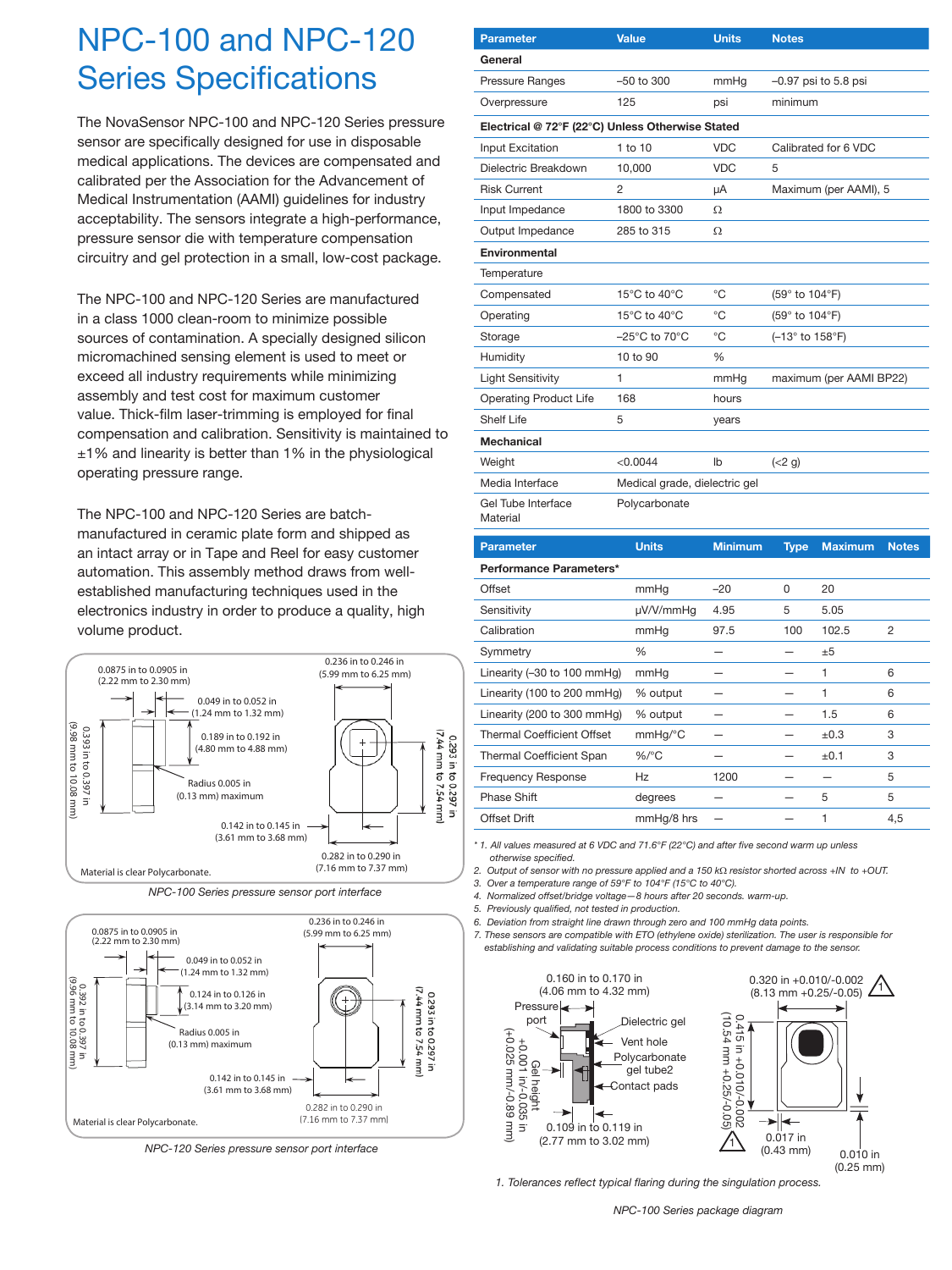



*NPC-100 Series schematic diagram*

### **Ordering Information**

**The code number to be ordered may be specified as follows:**



#### *1. Tolerance on electrical pad location is ±0.010 in (±0.25 mm).*

- 
- *edge of the solder pads to the edge of the ceramic. This distance will vary*



*1. Sensors are shipped as 120 UP snapstrates that must be singulated by the customer.*

*2. Each reel or plate may include units that have failed visual or electrical parameters as well as good units. Bad units are identified with a dot on the backside of the cell location.*

*3. Reels and plates are shipped in dust free anti-static containers to prevent contamination of the gel surface.*

> *NPC-100 Series shipping Configuration*

### **Storage Conditions**

After the original packaging has been opened, reels and trays should be stored in a nitrogen dry box or moved to a clean room for assembly. The storage environment should be free of: sulfur bearing materials or other corrosive compounds such as paper products, card board, acid batteries, elastomer or rubber products, vulcanized rubber, adhesives or plastics that release sulfur over time.

- *2. Contact pads are suitable for soldering.*
- *3. Split pads on +Out and –Out must be connected for proper operation.*
- *4. All dimensions assume a nominal 0.01 in (0.25 mm) distance between the slightly from part to part.*

*NPC-100 Series electrical interface*